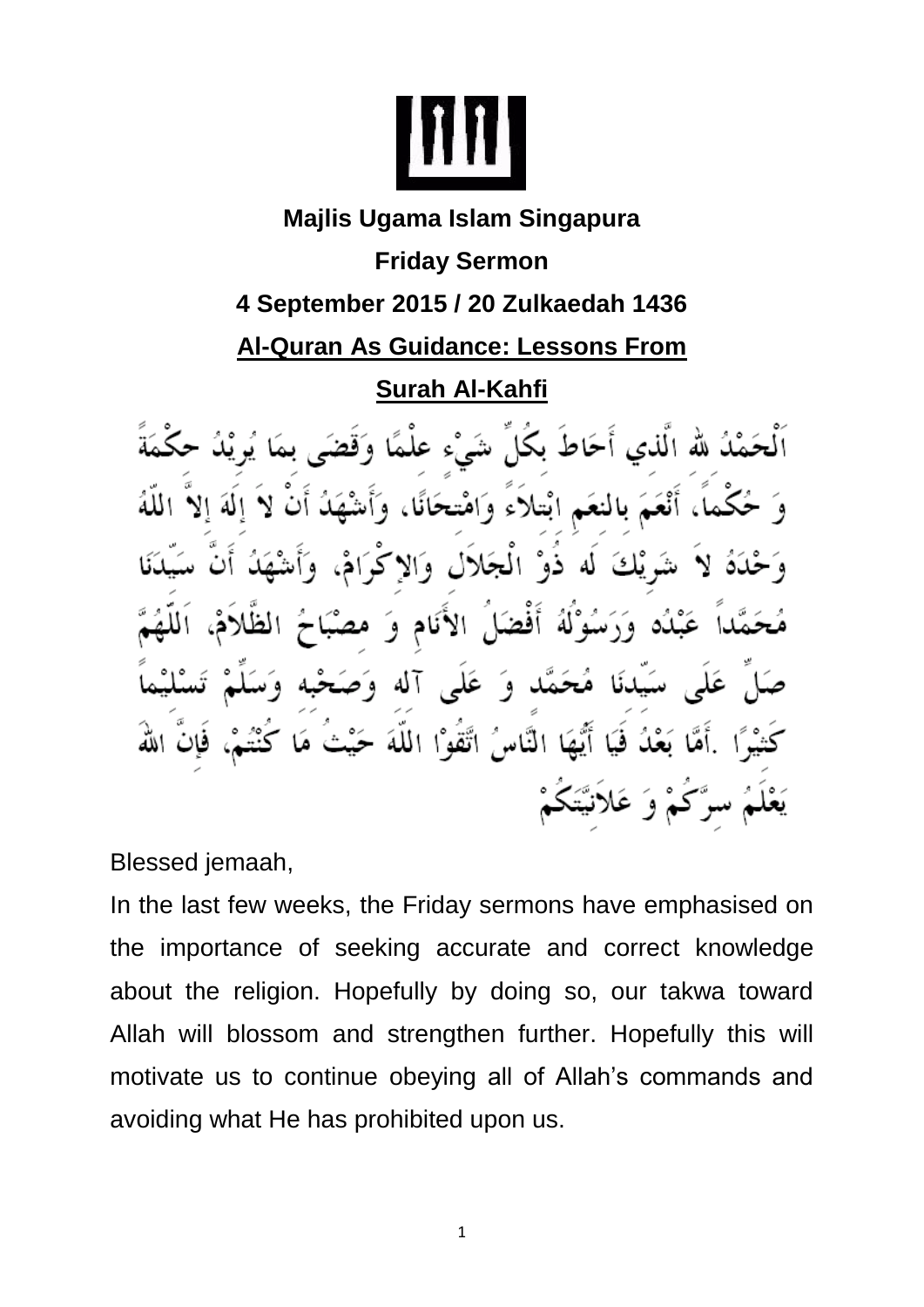Jemaah,

The first step that we can take is to try and appreciate the teachings found in the Quran. Allah s.w.t. says in surah Al-Kahfi verses 1 and 2:

> مَّ مِعْ اللَّهِ ٱلَّذِىٓ أَنزِلَ عَلَىٰ عَبۡدِهِ ٱلۡكِنۡنَبَ وَلَمَّ يَجۡعَل لَّهُۥعِوَجَا ۚ لَّ قَيَّـمَا لِيُمْذِرَ بِأَسَاشَدِيدَا مِّن لَّدْنَهُ وَبِيَّتِيرَ ٱلْمُؤْمِنِينَٱلَّذِينَ يَعْمَلُونَ ٱلصَّلِحَٰتِ أَنَّكَهُمْ أَجْرَاحَسَنَا (١)

Which means: *"[All] praise is [due] to Allah, who has sent down upon His Servant the Book and has not made therein any deviance. [He has made it] straight, to warn of severe punishment from Him and to give good tidings to the believers who do righteous deeds that they will have a good reward."*.

Jemaah,

Al-Quran is indeed a blessing from Allah for the entire universe, through which Allah s.w.t. guides us to the straight path, and gives glad tidings to those who have faith; and clear warnings to those who have erred. Whenever Friday approaches, we will be reminded to uphold the sunnah of the Prophet s.a.w. that is to recite one particular surah from the noble Quran. Rasulullah s.a.w. said: *"Whoever reads Surah Al-Kahfi on Friday; Allah will grant him light between the two Fridays."* [Hadith reported by Al-Hakim and Al-Baihaqi]

2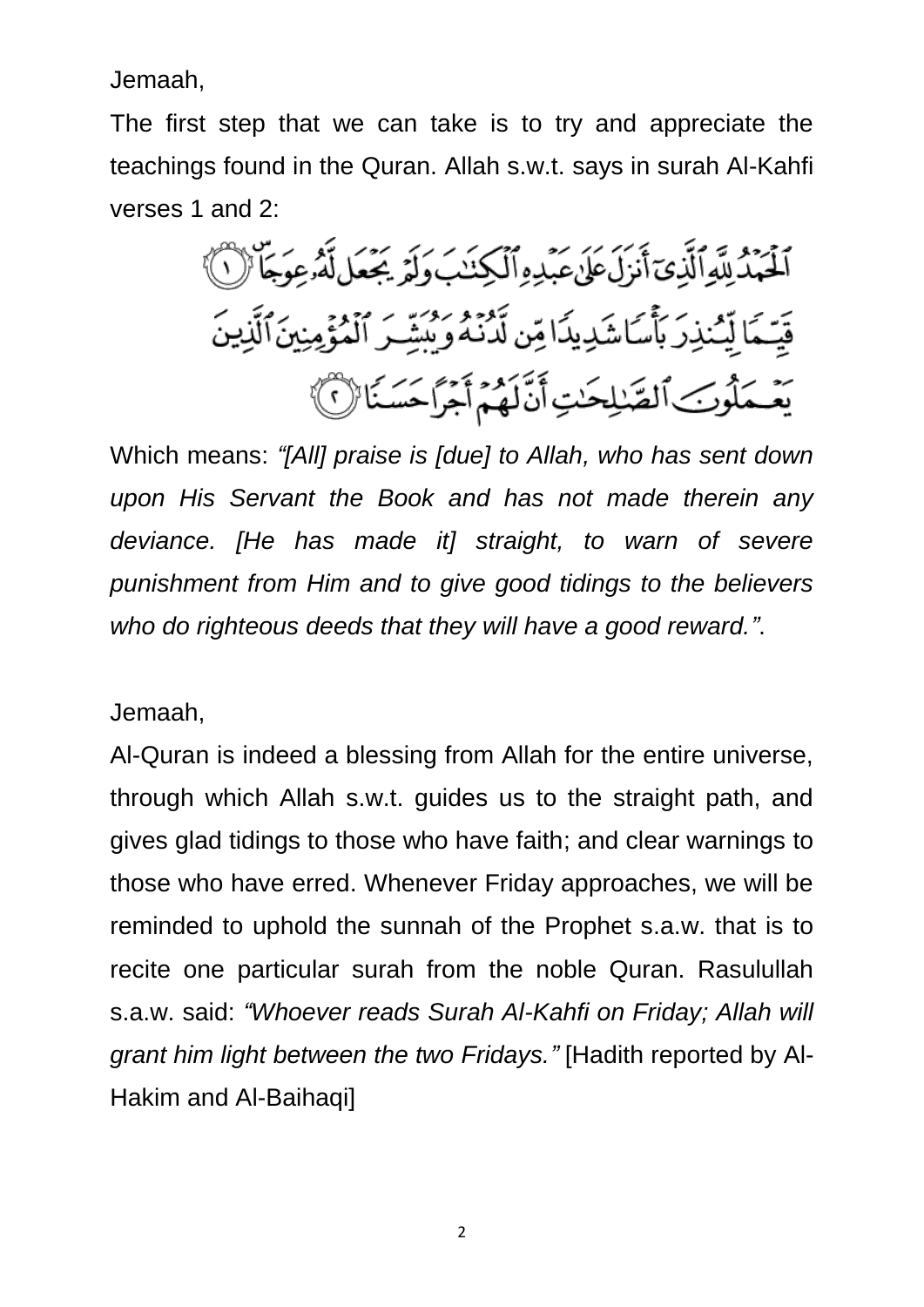Hence, I would like to call upon all to try and recite surah Al-Kahfi, the  $18<sup>th</sup>$  surah in the Quran, on every Friday. At the same time, make sure that we understand its meaning and the stories and lessons contained in the surah. Hopefully we will not be among those the Prophet s.a.w. described as reading the Quran but not reading beyond their throats, whereby the meanings of the verses do not touch their hearts and move their souls.

## Friday Jemaah,

Saidatina Aisyah r.a. when asked about the Prophet's akhlak, responded: *"Verily, the akhlak of Rasulullah is the Quran"*. [Hadith reported by Imam Muslim] The hadith means that Nabi s.a.w. will study the teachings and contents of the Quran, and he would then abide by them, and abstain from what is forbidden in the Quran. Hence, our relationship with the Quran should also be as such.

## Blessed Jemaah,

When was the last time we looked at the Quran? Do we have a copy of the Quran or an application (on our smart gadgets) that will enable us to look at the Quran, even for a while, daily? Sometimes we hear people saying that we must enliven Islam, we must let Islam triumph, but sadly they have yet to make the Quran their companion. Their hearts are not close to the Quran. It is even sadder if they simply copy and paste Quranic verses as their Facebook statuses, or upload to Twitter and Instagram,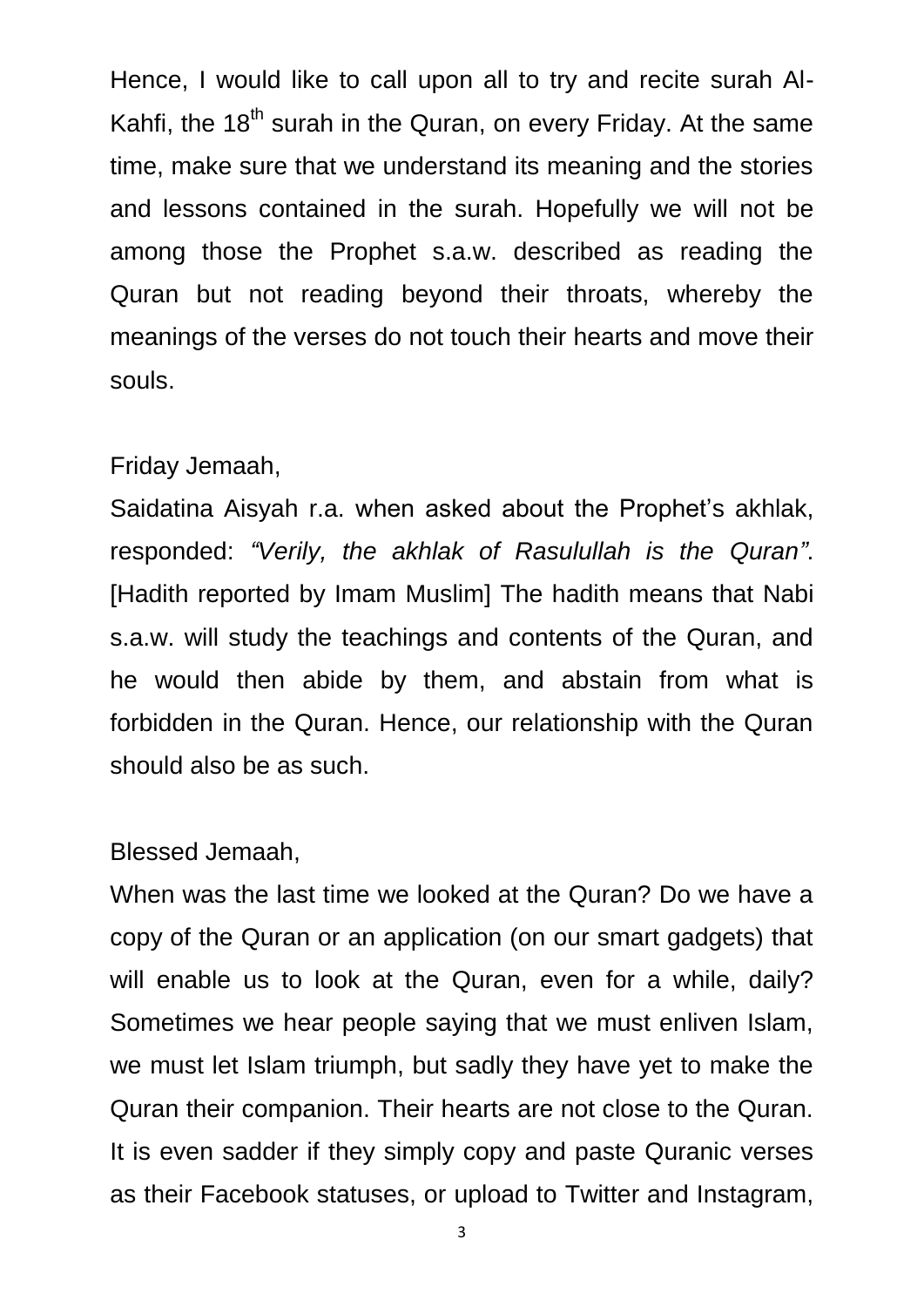simply to show that they are pious but they themselves fail to understand the meaning of these verses; what more to practice it. If this happens, then we should strive to change our attitude towards the Quran. It is feared that it might instead make our relationship with the Quran even further. Allah s.w.t. says:

وَقَالَ ٱلرَّسُولُ يَنْرَبِّ إِنَّ قَوْمِي ٱتَّتَّذُواْ هَـٰذَا ٱلْقُرْءَانَ مَهَجُوزًا (بَيْنَ }

Which means: *"And the Messenger has said, "O my Lord, indeed my people have taken this Qur'an as [a thing] abandoned."*. [Surah al-Furqan verse 30]

Imam Ibnu Katsir explained that the term *"Mahjura"*: which means "abandoned" has several meanings, among them: A person who does not want to try and understand the meaning of the verses in the Quran.

This is a trait of our biggest enemy syaitan alaihi laknatullah. In surah Al-Kahfi, verse 50, Allah reminds us of the story of Iblis. He knew the truth but chose to turn away from the truth. He neglected Allah's command because of his ego and arrogance. Allah s.w.t. says:

وَإِذْ قُلْنَا لِلْمَلَيْمِكَةِ آسَجُدُواْ لِأَدَمَ فَسَجَدُوَاْ إِلَّآ إِبْلِيسَ كَانَ مِنَ ٱلْجِنِّ فَفَسَقَ عَنۡأَمۡرِ رَبِّهِۦۗٓ أَفَنَـٰتَخِذُونَهُۥوَذُرِّيَّـَـٰهُۥٓ أَوۡلِيَـَـٰٓءَ مِن دُونِى وَهُمۡم لَكُمْ عَدُوٌّ بِثْسَ لِلظَّٰلِمِينَ بَدَلًا ۚ ( ۚ)

Which means: *"And [mention] when We said to the angels, "Prostrate to Adam," and they prostrated, except for Iblis. He*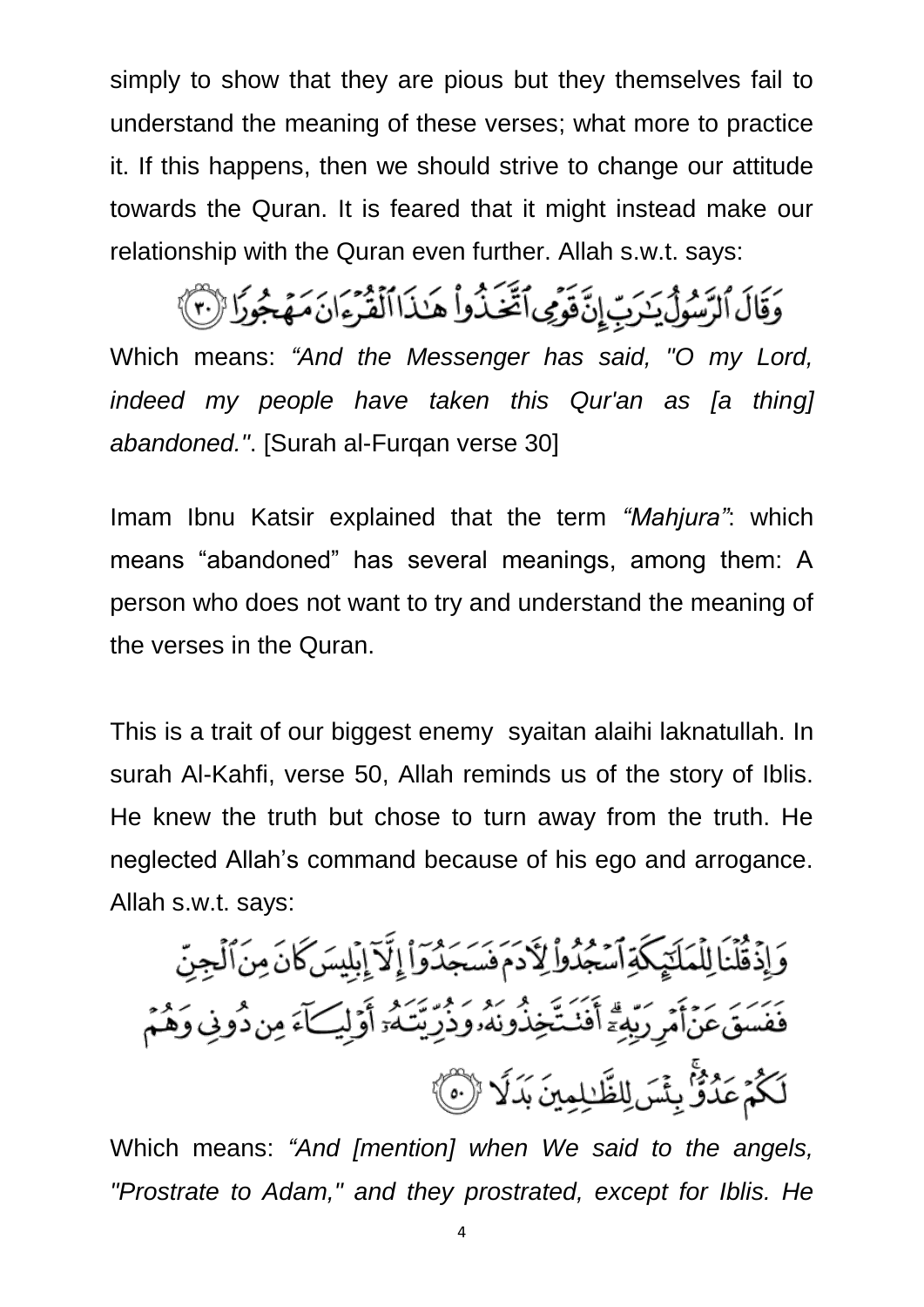*was of the jinn and departed from the command of his Lord. Then will you take him and his descendants as allies other than Me while they are enemies to you? Wretched it is for the wrongdoers as an exchange."*

## Beloved Jemaah,

We often busy ourselves looking for enemies that we can see and are bent on defeating them. But we forget about syaitan, the enemy that is clearly present, and in fact, it is said in a hadith that syaitan can flow in our bodies and influence our bodies and our hearts, just like the blood running through our veins. Our children need to be reminded often to guard against syaitan's whispers, pleadings and provocations which can be very tempting. We are unable to be with our children at all times. And we are not able to monitor them every second. Hence, we should develop a sense of immunity in ourselves, and our children, against syaitan – that is to be firm toward syaitan's influence. Teach them that whenever they feel like doing a bad deed or a sin, quickly remember Allah and move away to a better situation or environment. Inculcate in them the habit of making zikir so that their hearts will be protected by Allah s.w.t.

Rasulullah s.a.w. said: *"Whoever says: La ilaha illallah wahdahu la syarikalah, lahul mulku wa lahul hamdu wa huwa 'ala kulli syai-in qadir (There is no god but Allah, alone, without any partner. The Kingdom and praise belong to Him and He*